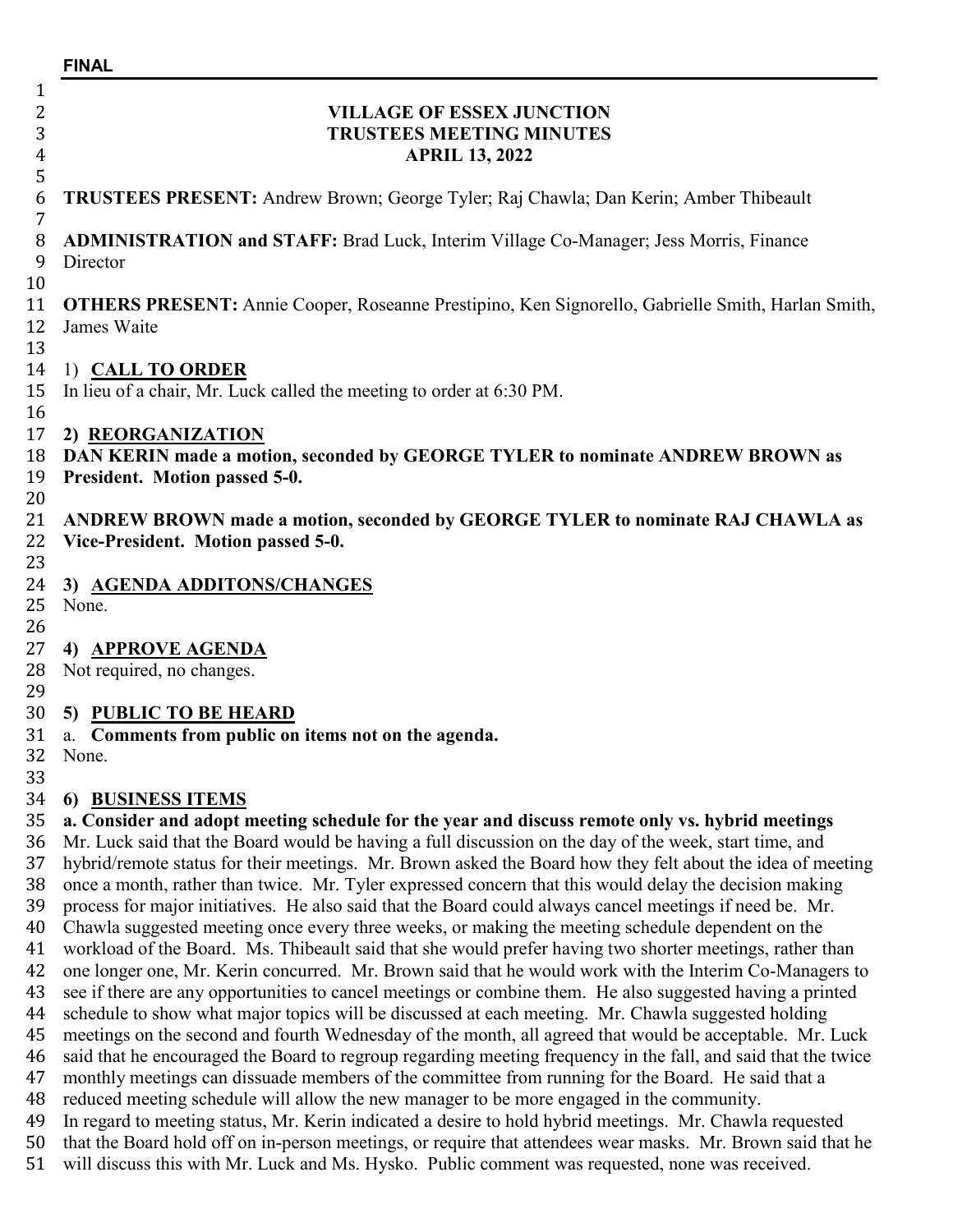52<br>53 **DAN KERIN made a motion, seconded by AMBER THIBEAULT that the Trustees adopt a meeting schedule for 2022-2023 with meetings occurring on the second and fourth Wednesdays of the month starting at 6:30 PM and that the meetings are hybrid. Motion passed 5-0.**

56<br>57

### 57 **b. Discuss City Manager job description & starting salary range**

58 Mr. Luck provided information about surrounding communities starting salary ranges. Mr. Brown<br>59 discussed a desire to be upfront with the salary range in the advertisement, and suggested a range of

59 discussed a desire to be upfront with the salary range in the advertisement, and suggested a range of 60 \$105,000-\$130,000 annually, the Board agreed. Mr. Chawla spoke of a desire to hire an innovative

60 \$105,000-\$130,000 annually, the Board agreed. Mr. Chawla spoke of a desire to hire an innovative

61 manager with new ideas, and asked that more goals related to equity be included in the job description. Mr.<br>62 Brown said that the charter outlined many of the manager's responsibilities. He also requested that the

62 Brown said that the charter outlined many of the manager's responsibilities. He also requested that the requirement that applicants have a Master's degree be removed. Ms. Thibeault requested that somethin

63 requirement that applicants have a Master's degree be removed. Ms. Thibeault requested that something be included stating that attendance at night meetings is a requirement. The Trustees requested that HR Director 64 included stating that attendance at night meetings is a requirement. The Trustees requested that HR Director<br>65 Ms. Dwyer edit the job description and bring it back to the Board. Mr. Brown requested public input, none 65 Ms. Dwyer edit the job description and bring it back to the Board. Mr. Brown requested public input, none

was given.

### 67<br>68

### 68 **c. Discuss Annual Meeting outcomes**

69 Mr. Brown expressed his appreciation to everyone who voted, and for the approval of the budget and local options tax. He also thanked the Clerk's office and election staff. Mr. Tyler said that the community

70 options tax. He also thanked the Clerk's office and election staff. Mr. Tyler said that the community generally overwhelmingly approves large infrastructure improvement projects. Mr. Brown said that,

71 generally overwhelmingly approves large infrastructure improvement projects. Mr. Brown said that, due to<br>72 the passage of retail cannabis, the Board of Trustees will become the de facto Cannabis Control Board for

72 the passage of retail cannabis, the Board of Trustees will become the de facto Cannabis Control Board for<br>73 the Village. They will need to communicate with the community regarding where in the community they

73 the Village. They will need to communicate with the community regarding where in the community they<br>74 would like to see cannabis, and what any potential regulations would be. Mr. Brown said that the tax

- 74 would like to see cannabis, and what any potential regulations would be. Mr. Brown said that the tax 75 department will begin collecting the Local Option Tax at the beginning of the fiscal year, and will notify all
- local businesses of this.

# 77<br>78

78 **d. Discuss mask purchase initiative**  79 Mr. Luck said that the Board had passed an initiative to purchase kn95 masks in January, however the 80 COVID landscape has changed since then. He wanted to confirm that this was something that the Boa 80 COVID landscape has changed since then. He wanted to confirm that this was something that the Board<br>81 was still interested in doing, and if so, how they would like to implement it. Mr. Chawla suggested a 81 was still interested in doing, and if so, how they would like to implement it. Mr. Chawla suggested a<br>82 smaller purchase, and said that surgical masks were available from the Police Department but suggest 82 smaller purchase, and said that surgical masks were available from the Police Department but suggested that 83 both options be available to the public. In public comment, Ms. Cooper said that COVID cases are 83 both options be available to the public. In public comment, Ms. Cooper said that COVID cases are increasing, and suggested that now is a good time for this initiative. increasing, and suggested that now is a good time for this initiative.

# 85<br>86

86 **e. \*Discuss Tree Farm contracts** 

87 The bulk of this discussion will be held in Executive Session, however Mr. Brown requested public input.<br>88 None was given. Mr. Luck said that the Boards will be reviewing three contracts during Executive Session 88 None was given. Mr. Luck said that the Boards will be reviewing three contracts during Executive Session, as they were set to expire this year.

- as they were set to expire this year.
- 

#### 90<br>91 91 **f. Annual review of Ethics Policy**

92 Mr. Luck said that this policy is reviewed annually. He brought language in Section 11 regarding its review<br>93 to the Board's attention, as he does not believe that each committee, volunteer firefighter, and employee

93 to the Board's attention, as he does not believe that each committee, volunteer firefighter, and employee reviews this vearly. Ms. Thibeault suggested that Ms. Dwyer work with her to review and edit the policy

94 reviews this yearly. Ms. Thibeault suggested that Ms. Dwyer work with her to review and edit the policy, as<br>95 it seems cumbersome. She suggested that the new policy go in effect on July 1, to align with the new City

95 it seems cumbersome. She suggested that the new policy go in effect on July 1, to align with the new City of Essex Junction. All were in agreement.

- of Essex Junction. All were in agreement.
- 97
- 98 99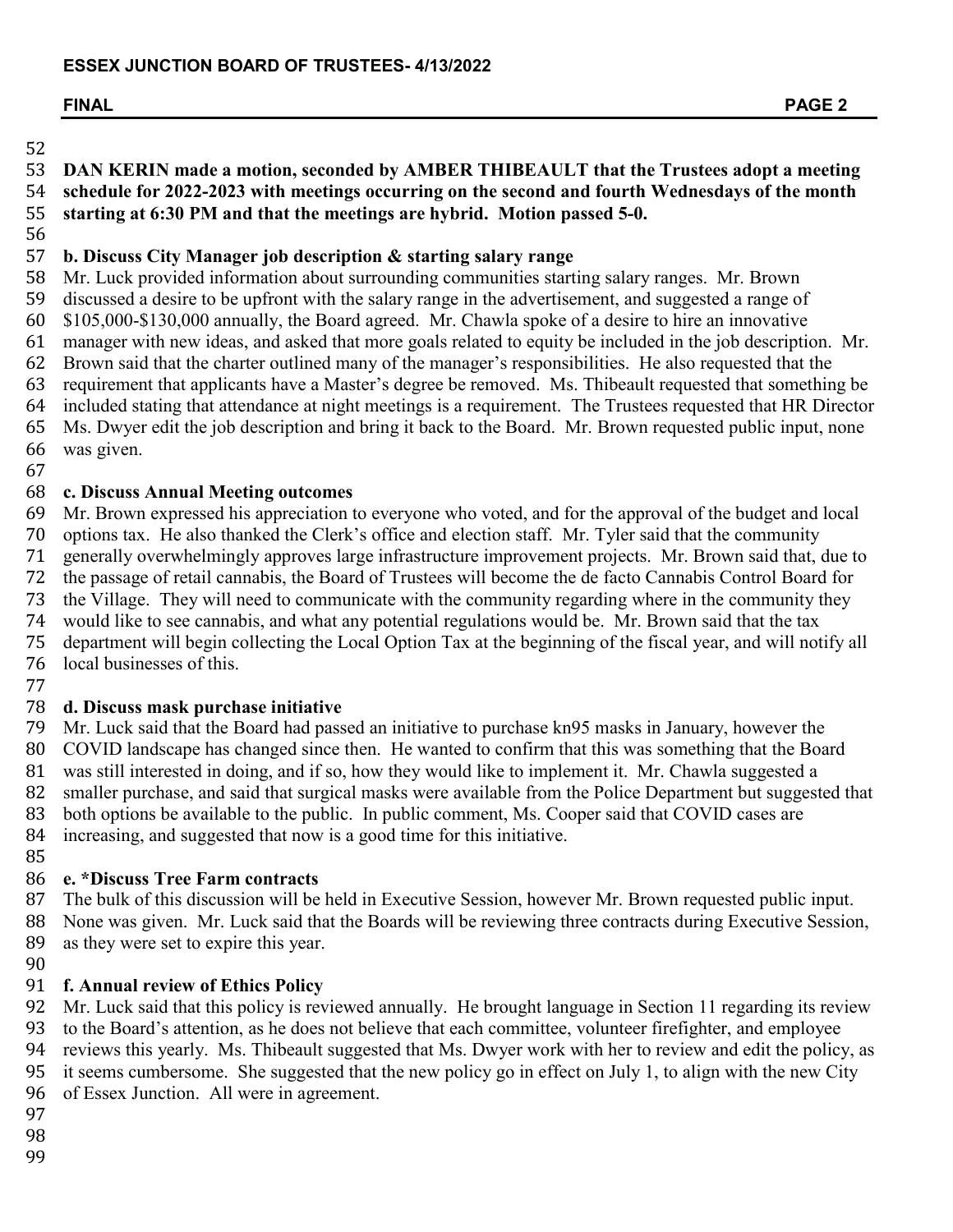### $\frac{100}{101}$

101 **g. Discuss committee reappointment process**  102 Mr. Luck said that there are eleven people who are up for reappointment this year, and asked the Board 103 what they would like that process to look like. Mr. Brown said that he likes to meet candidates, and lear 103 what they would like that process to look like. Mr. Brown said that he likes to meet candidates, and learn 104 more about their personal values. He suggested preparing scripted questions to be handed out to all 104 more about their personal values. He suggested preparing scripted questions to be handed out to all 105 candidates. The Board discussed if this should be mandatory or optional, especially for long-serving 105 candidates. The Board discussed if this should be mandatory or optional, especially for long-serving<br>106 members. Mr. Chawla asked the Board to consider not doing automatic re-appointments, and opening 106 members. Mr. Chawla asked the Board to consider not doing automatic re-appointments, and opening up all 107 appointments to the public. He said that he would be in favor of the expedited process if there were no other 107 appointments to the public. He said that he would be in favor of the expedited process if there were no other 108 candidates who have applied. Mr. Kerin said that doing this would lengthen the process and add to the 108 candidates who have applied. Mr. Kerin said that doing this would lengthen the process and add to the 109 current meeting load. Mr. Brown said that some of the Boards require a certain technical knowledge the 109 current meeting load. Mr. Brown said that some of the Boards require a certain technical knowledge that 110 would make a long-serving member advantageous, however this is not the case for all. Mr. Tyler suggest 110 would make a long-serving member advantageous, however this is not the case for all. Mr. Tyler suggested 111 that the Trustees go to the various committee meetings and talk to members. Mr. Brown suggested that all 111 that the Trustees go to the various committee meetings and talk to members. Mr. Brown suggested that all 112 potential reappointees answer a few questions to the Board, followed up by and further interview if 112 potential reappointees answer a few questions to the Board, followed up by and further interview if 113 necessary. In Public Comment, Ms. Cooper expressed support for requesting reappointees to interv 113 necessary. In Public Comment, Ms. Cooper expressed support for requesting reappointees to interview or 114 answer questions. She also suggested that ioint meetings between committees would be a good way to fine 114 answer questions. She also suggested that joint meetings between committees would be a good way to find<br>115 synergies. Mr. Smith also expressed support, and said that he considered it to be a review process to see if 115 synergies. Mr. Smith also expressed support, and said that he considered it to be a review process to see if 116 candidates are still enthusiastic and said that it would be helpful for the general public to get an over 116 candidates are still enthusiastic and said that it would be helpful for the general public to get an overview of<br>117 each committee during Trustee meetings. Ms. Prestipino said that there should be no automatic 117 each committee during Trustee meetings. Ms. Prestipino said that there should be no automatic<br>118 reappointments, and there should be a process for all. After Public Comment, Mr. Kerin said th 118 reappointments, and there should be a process for all. After Public Comment, Mr. Kerin said that he would<br>119 like to see the creation of a process to ensure that everyone is treated fairly. Mr. Chawla said that this c 119 like to see the creation of a process to ensure that everyone is treated fairly. Mr. Chawla said that this could 120 be tied into the process of creating the new Boards that will be required for the City to operate, an 120 be tied into the process of creating the new Boards that will be required for the City to operate, and said that 121 this needs to be done by July. Mr. Tyler encouraged the Board to make this process as low-key as poss 121 this needs to be done by July. Mr. Tyler encouraged the Board to make this process as low-key as possible.<br>122 Mr. Brown said that it would be helpful to provide the questions in advance to the appointees so that they 122 Mr. Brown said that it would be helpful to provide the questions in advance to the appointees so that they<br>123 can prepare. The Trustees decided that all eleven expiring positions will be advertised to the general publ 123 can prepare. The Trustees decided that all eleven expiring positions will be advertised to the general public,<br>124 and current appointees can attend the Trustee meeting to discuss their appointment. He also encouraged 124 and current appointees can attend the Trustee meeting to discuss their appointment. He also encouraged 125 people to apply for more than one seat. Appointees are also able to pre-submit answers before the meeting 125 people to apply for more than one seat. Appointees are also able to pre-submit answers before the meeting 126 if they wish. if they wish.

127

128 **h. Discuss City celebration(s)** 129 Mr. Brown said that the creation of the City of Essex Junction is a once in a lifetime opportunity, and should<br>130 be celebrated. Members of Our Village Our Voices (OVOV) have indicated interest in helping to plan the 130 be celebrated. Members of Our Village Our Voices (OVOV) have indicated interest in helping to plan the 131 event. Mr. Tyler suggested having a Trustee and staff celebration in addition to the community celebration 131 event. Mr. Tyler suggested having a Trustee and staff celebration in addition to the community celebration.<br>132 Mr. Luck said that he plans to have a staff celebration on the Friday that the governor signs the charter. 132 Mr. Luck said that he plans to have a staff celebration on the Friday that the governor signs the charter. Ms.<br>133 Thibeault asked if a celebration on July 1 would cause problems for the July 4 celebration. Mr. Chawla 133 Thibeault asked if a celebration on July 1 would cause problems for the July 4 celebration. Mr. Chawla 134 suggested that OVOV come up with a few ideas and bring it back to the Board in a month with a budget. 134 suggested that OVOV come up with a few ideas and bring it back to the Board in a month with a budget.<br>135 The Board indicated a willingness to spend up to \$40,000 on the event, and suggested the possibility of 135 The Board indicated a willingness to spend up to \$40,000 on the event, and suggested the possibility of 136 spending some of the ARRPA funds for this purpose. Mr. Brown requested public input, none was give spending some of the ARRPA funds for this purpose. Mr. Brown requested public input, none was given.

### 137<br>138

- 138 **7) CONSENT ITEMS** 139 **AMBER THIBEAULT made a motion, seconded by RAJ CHAWLA, to approve the consent agenda:**
- 140<br>141 141 **a. Consider approval of annual financial plan for town highways (TA-60)**
- 142 **b. Consider approval of American Rescue Plan Act (ARPA) standard allowance election**
- 143 **c. Approve check warrants: #17294-3/18/2022; #17295-3/25/2022; #17296-4/1/2022**
- 144 **d. Approve minutes: December 13, 2021; March 22, 2022**
- 145 **e. Street Vending Permit – Mr. Ding-A-Ling**
- 146<br>147
- The motion passed 5-0.